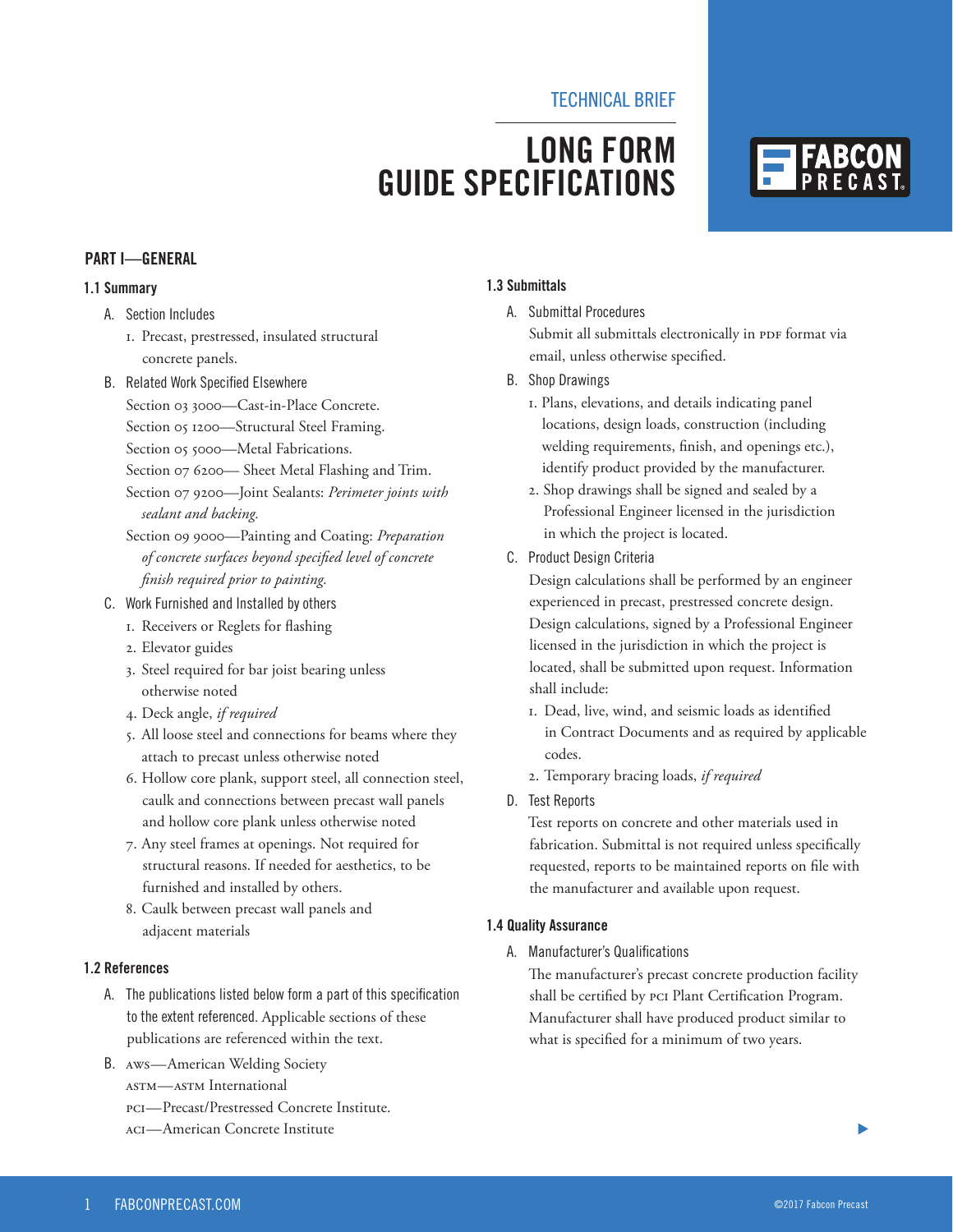#### LONG FORM GUIDE SPECIFICATIONS

#### *(1.4 Quality Assurance;*

 *A. Manufacturer's Qualifications, continued. . .)*

- B. Erector's Qualifications
	- 1. Regularly engaged for a minimum of five years in the erection of precast structural concrete similar to the requirements of this project.
	- 2. Erection crews shall be certified by PCI Field Certification Program prior to start of precast installation.
- C. Welders' Qualifications

1. In accordance with AWS D1.1/1.1M and D1.4/1.4M.

#### **1.5 Delivery, Storage, & Handling**

- A. Transport, handle, store, and protect products in compliance with manufacturer's recommendations.
- B. Support panels during shipment on shock-absorbing material.
- C. Store units with adequate bracing and protect units to prevent contact with soil, to prevent staining, and to prevent cracking, distortion, warping or other physical damage.
	- 1. Store units with dunnage across full width of each bearing point unless otherwise indicated.
	- 2. Place adequate dunnage of even thickness between each unit.
	- 3. Place stored units so identification marks are clearly visible and units can be inspected.
- D. Handle and transport units in a position consistent with their shape and design.
- E. Lift and support units only at designated points shown on Shop Drawings and/or per manufacturer's recommendations.

#### **PART II—PRODUCTS**

#### **2.1 Precast Concrete Wall Panel Manufacturer**

A. Fabcon

Savage, MN; Pleasanton, KS; Grove City, OH; or Mahanoy City, PA.

#### **2.2 Wall Panels**

A. Precast, Prestressed Insulated Sandwich Wall Panels and/or VersaCore Plus Green by Fabcon, as indicated on Drawings.

#### **2.3 Design Criteria & Regulatory Requirements**

- A. Comply with the design recommendations in PCI MNL 120. Comply with applicable building codes.
- B. Calculated Fire-Test-Response Characteristics Provide precast concrete units with fire-resistance rating indicated as calculated according to PCI MNL 124 and acceptable to authorities having jurisdiction.

#### **2.4 Materials**

- A. Portland Cement | ASTM C 150.
- B. Admixtures
	- 1. Air-entraining admixtures | ASTM C 260.
	- 2. Water reducing, retarding, accelerating, high-range water reducing admixtures | ASTM C 494.
	- 3. Fly ash as required by the manufacturer.
- C. Aggregates |  $ASTM C33$  or C 330.
- D. Water

Potable and free of foreign materials in amounts harmful to concrete, aggregate, or imbedded steel.

- E. Steel Reinforcing
	- 1. Reinforcing Bars:

Deformed Billet Steel: ASTM A 615; Deformed Rail Steel: ASTM A616; Deformed Axle Steel: ASTM A617; Deformed Low Alloy Steel: ASTM A706.

- 2. Wire | Cold-Drawn Steel: ASTM A 82.
- 3. Wire Fabric:
	- a. Welded Steel | ASTM A 185.

b. Welded Deformed Steel | ASTM A 497.

F. Strand

Uncoated, 7-wire, stress relieved or low relaxation steel strand: ASTM A 416 (including supplement) Grade 250K or 270K.

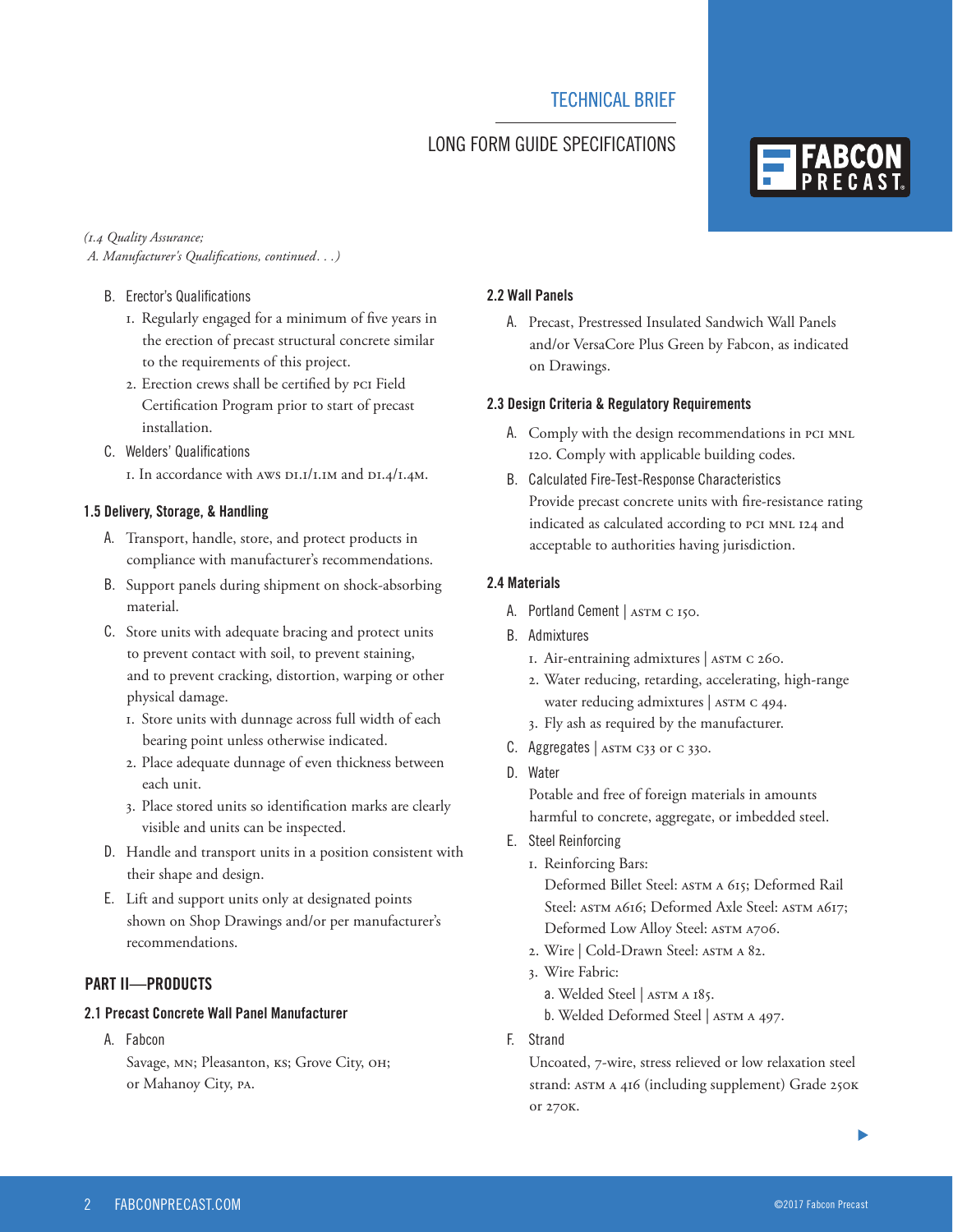### LONG FORM GUIDE SPECIFICATIONS

#### *(2.4 Materials, continued. . .)*

- G. Anchors and Inserts Structural steel, ASTM A 36, manufacturer's standard finish.
- H. Wythe Connectors | Polypropylene.
- I. Rigid Insulation Expanded polystyrene board insulation and expanded polystyrene billets.
- J. Bearing Pads

High density plastic or hardboard shims or combination of both as recommended by precast concrete fabricator.

- K. Sand-Cement Grout
	- 1. Portland Cement | ASTM C 150, Type I.
	- 2. Clean, natural sand | ASTM C 144 or ASTM C 404.
- L. Joint Sealant

Sikaflex 2c NS by Sika Corporation, (800) 933-7452 or (201) 933-8800.

 1. Color selection to be from manufacturer's standard palette and matched to adjacent precast concrete wall panel color, unless selected/approved by Owner's representative.

#### **2.5 Concrete Mixes**

- A. Mix design for the project, to provide concrete with the following properties:
	- 1. Compressive Strength | 7000 psi min. at 28 days.
	- 2. Release Strength | 3500 psi min.
	- 3. Calcium chloride, chloride ions, and/or other salts are not permitted.
	- 4. Entrained Air | 4 percent min. entrained air concrete at exposed surfaces. 9.5 percent +/- 1.5 percent on structural portion of panels.

#### **2.6 Grout Mixes**

A. Portland Cement and sand with minimum water required for placement and hydration.

#### **2.7 Fabrication**

- A. Manufacturing procedures shall be in general compliance with PCI MNL 116.
- B. Manufacturing tolerances shall generally comply with PCI plant certification for structural products.
- C. Finishes
	- In general, finishes will comply with "Grade B" per PCI MNL 116, 4th addition, appendix C
	- 1. Standard Underside (formed finish):
		- a. Provide finish produced by casting against approved forms using good industry practice in cleaning forms, design of concrete mix, placing and curing.
		- b. Small surface holes caused by air bubbles, normal color variation, normal form joints, minor chips and spalls shall be tolerated. No major or unsightly imperfections, honeycombs or other defects shall be permitted unless they are nonstructural in nature and are patched per industry standards.
	- 2. Standard Top (exposed unformed surface finish):
		- a. Extent of finishes as indicated on the Drawings.
		- b. Provide finish resulting from vibratory screed and additional hand finishing.
		- c. Normal color variation, minor indentations, minor chips and spalls shall be permitted. No major imperfections, honeycombs or defects shall be permitted unless they are nonstructural in nature and are patched per industry standards.
		- d. Colors | Per design requirements
- D. Openings
	- 1. Openings may be plant cast or sawn (either in plant or field). Plant fabricate openings 12 inches round or square and larger as indicated on the approved shop Drawings. Openings included at the time of manufacture will have a minimum of 3 inches of solid concrete at the perimeter. In cases where the insulation extends to the opening, window/door frames for insulated panels must be of sufficient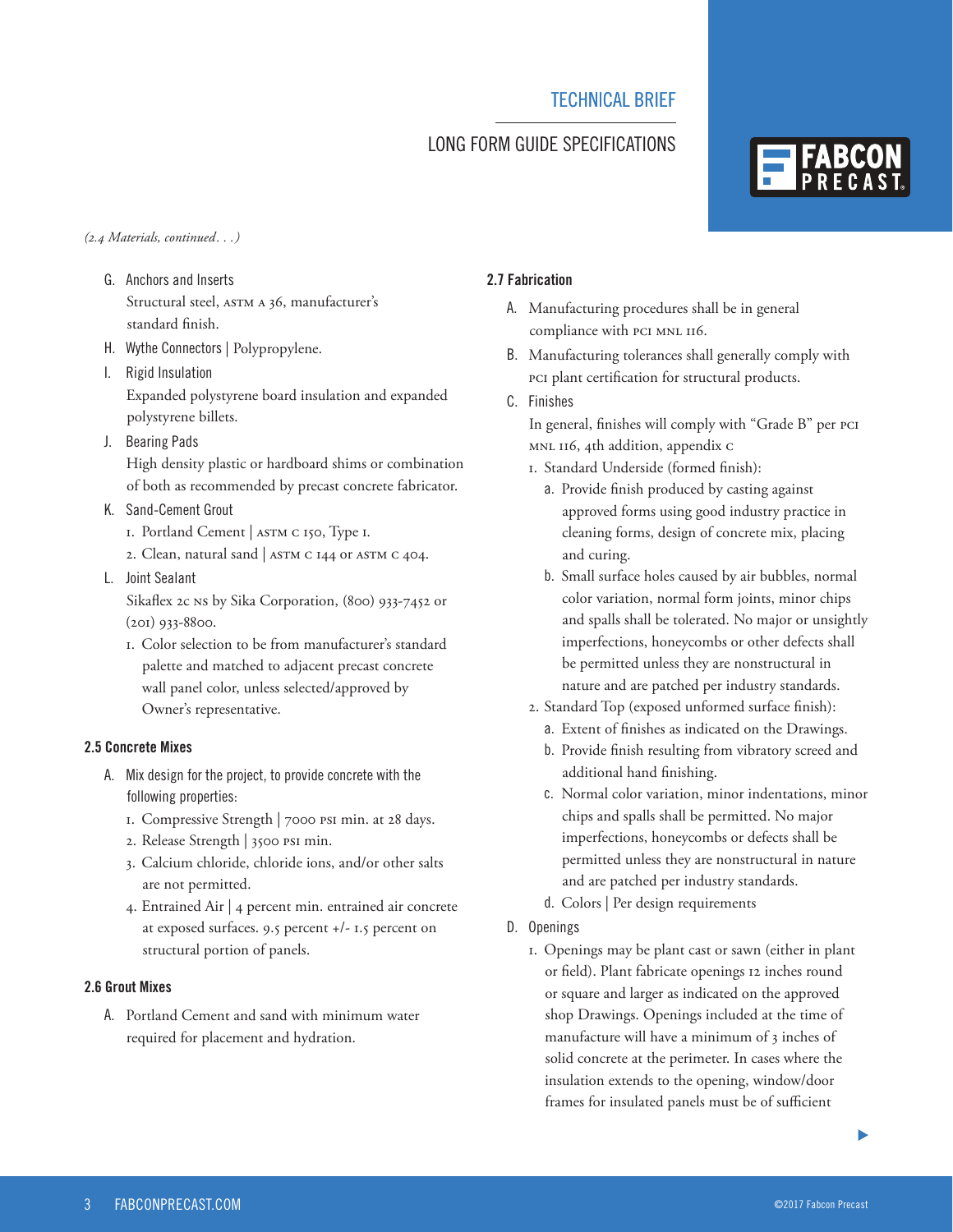#### LONG FORM GUIDE SPECIFICATIONS

## **FABCO**

#### *(2.7 Fabrication; D. Openings, point 1, continued. . .)*

width to cover insulation and allow anchorage into the structural portion. Openings smaller than 12 inches are to be field cut by the trade requiring the opening after the precast, prestressed products have been erected. All openings shall be approved by the architect/engineer and the precast manufacturer before drilling or cutting.

 2. For insulated panels, to minimize the risk of leaks, full depth head flashing is required at all openings. Penetrating the head flashing or failure to follow this detail may result in leaks, which are not the responsibility of the manufacturer.

#### E. Patching

- 1. Maintain structural integrity.
- 2. Conform to panel fabricator's recommendations and directions.
- F. Fasteners

Cast in structural inserts, bolts, and plates as indicated on Shop Drawings.

G. Insulation

Place full length of panel and space across panel width between reinforcing strands.

- H. Identify pickup points of precast structural concrete units and orientation in structure with permanent markings, complying with markings indicated on Shop Drawings. Imprint or permanently mark casting date on each precast structural concrete unit on a surface that will not show in finished structure.
- I. Cure concrete according to requirements in PCI MNL 116 by moisture retention without heat or by accelerated heat curing using low-pressure live steam or radiant heat and moisture. Cure units until compressive strength is high enough to ensure that stripping does not have an effect on performance or appearance of final product.

#### **2.8 Source Quality Control**

A. Quality-Control Testing

In general compliance with testing provisions in PCI MNL 116, Manual for Quality Control for Plants and Production of Precast, Prestressed Concrete Products. Testing will be performed by manufacturer's qualified personnel at the production facility.

#### **PART III—EXECUTION**

#### **3.1 Preparation**

 Responsibilities of the General Contractor (GC) and/or Construction Manager (CM)

- A. Provide suitable access to and around building with proper drainage and firm, level bearing for hauling and erection equipment. Provide a stable, compacted, and drainable 40-foot wide all-weather aggregate surfacing, capable of accommodating up to 90,000 pounds gross weight, to remain in place throughout panel erection. Coordinate with precast manufacturer for location. All equipment, including but not limited to cranes, trucks, forklifts and manlifts, must be capable of moving under their own power in an unobstructed manner so as not to cause erection delays for the duration of the erector's work on site.
- B. Provide true, level bearing surfaces on field placed bearing walls and other field placed bearing structures. Ensure that all foundations are completed, properly cured and ready to receive precast per the approved erections sequence and durations. Maintain bearing surface in a "clean" condition until precast is installed.
- C. Excavating is recognized as one of the most hazardous construction operations. GC shall meet all requirements set forth by OSHA in Subpart P, Excavations, of 29 CFR 1926.650, 29 CFR 1926.651, and 29 CFR 1926.652. This includes meeting the conditions prior to a panel being set as well as after the panel is set as this may cause hazards due to a cave in against a set panel.